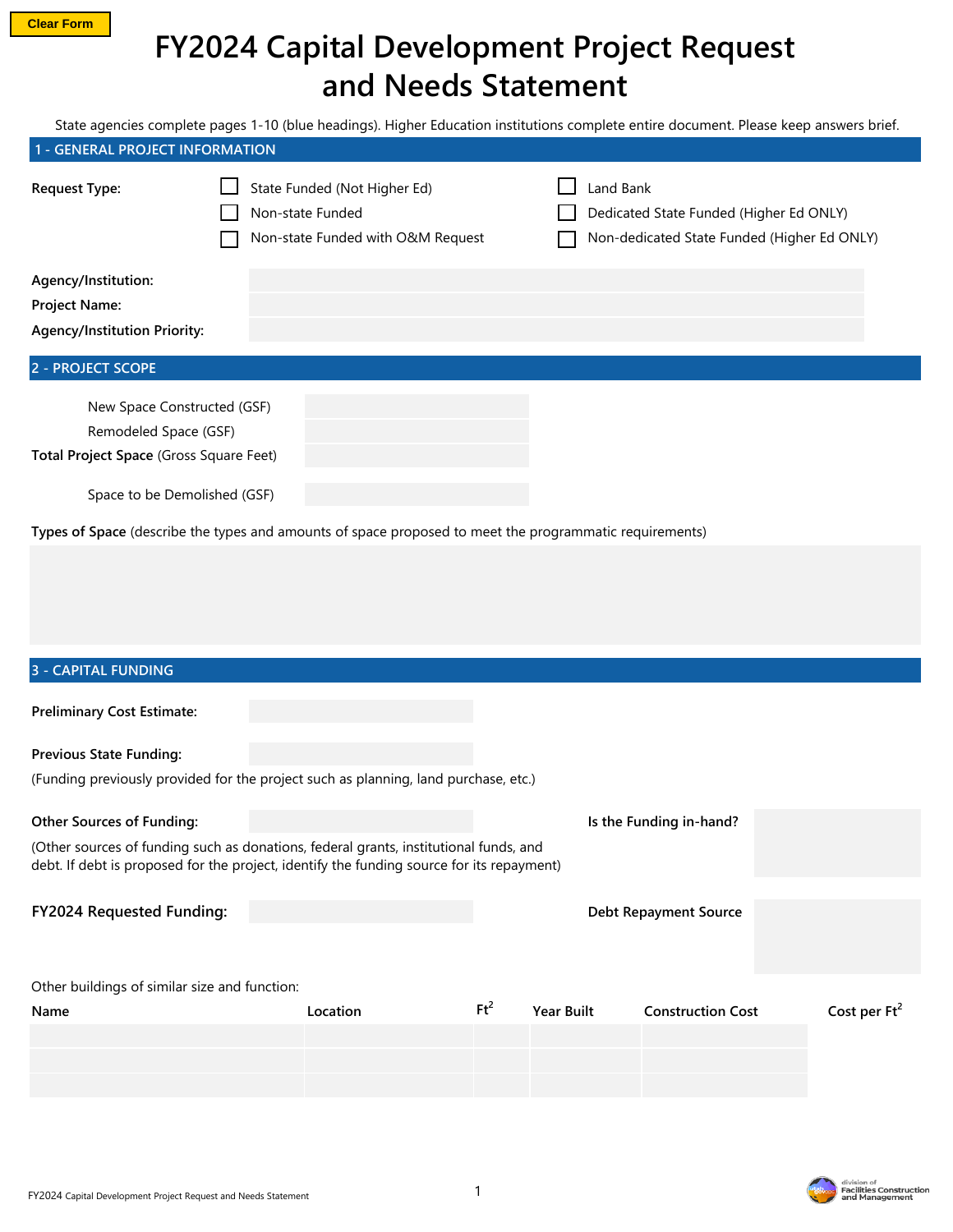Delete this page and insert preliminary budget estimate (CBE) provided by DFCM

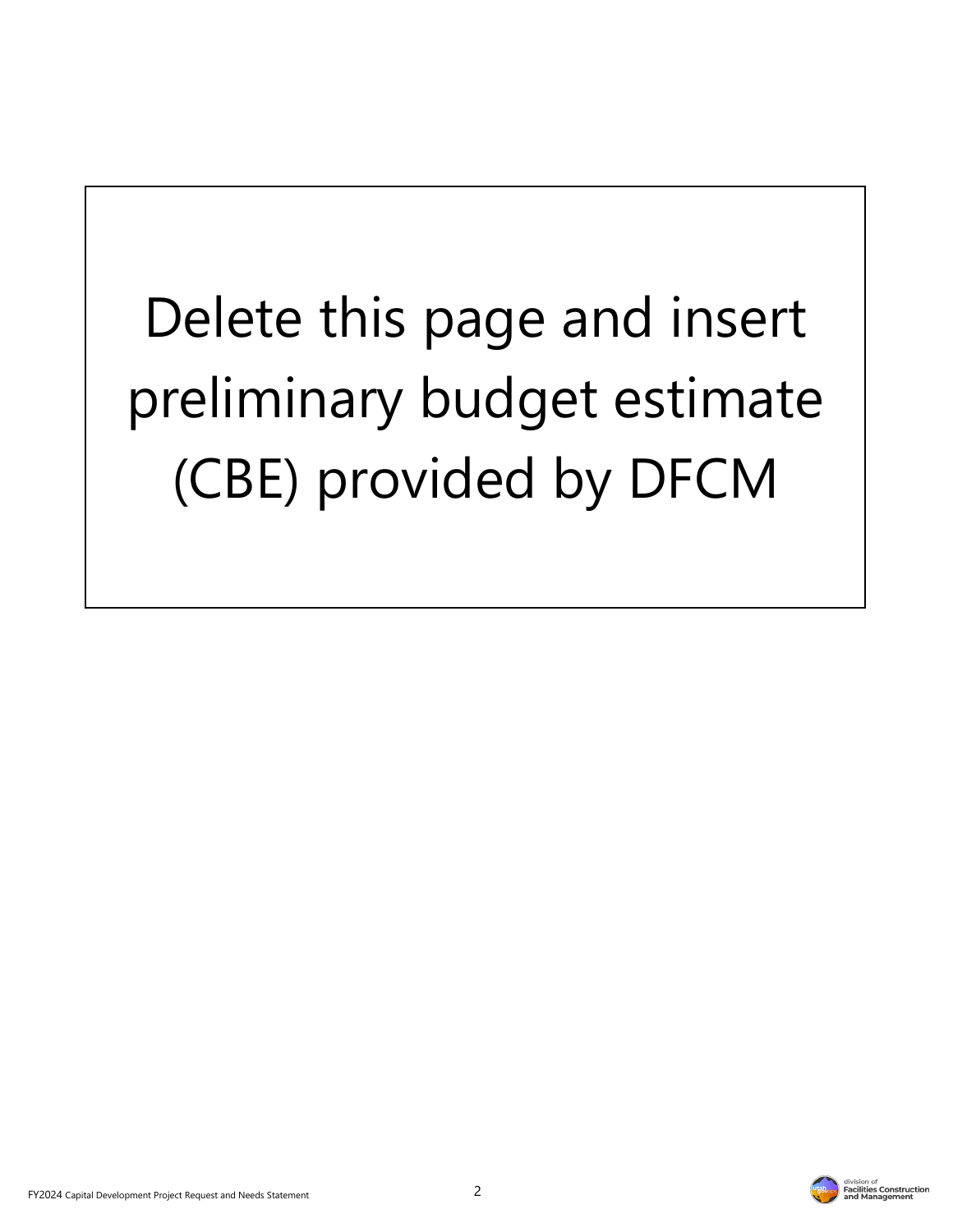| 4 - ONGOING OPERATING BUDGET FUNDING |  |  |  |  |
|--------------------------------------|--|--|--|--|
| Existing State-funded O&M            |  |  |  |  |
| Increase in State-funded O&M         |  |  |  |  |
| New Total State-funded O&M           |  |  |  |  |
|                                      |  |  |  |  |

1. If applicable, describe all alternate proposed sources of O&M funding (fees, tuition, usage charges, etc.).

- 2. Is the requestor seeking ongoing state funding such as O&M and future capital improvement funding? If so, please justify.
- 3. Other than the state requirement to comply with the DFCM high performance building standard, describe any other strategies that you plan to employ in the facility that will make its operation more efficient.

**New Program Costs**

4. Describe the **new or expanded programs and services** that will result if the project is funded and provide a brief description of the additional program costs, required FTEs, and anticipated funding sources below. This should include any operating budget increases required, other than O&M, in order to operate the programs that will be housed in the requested facility. If this request will make that existing state space available for alternate uses, the above estimate should also include the estimated cost of new or expanded programs and services that will be housed in the vacated space.

**New FTEs Required for O&M Programs O&M**

**Programs**

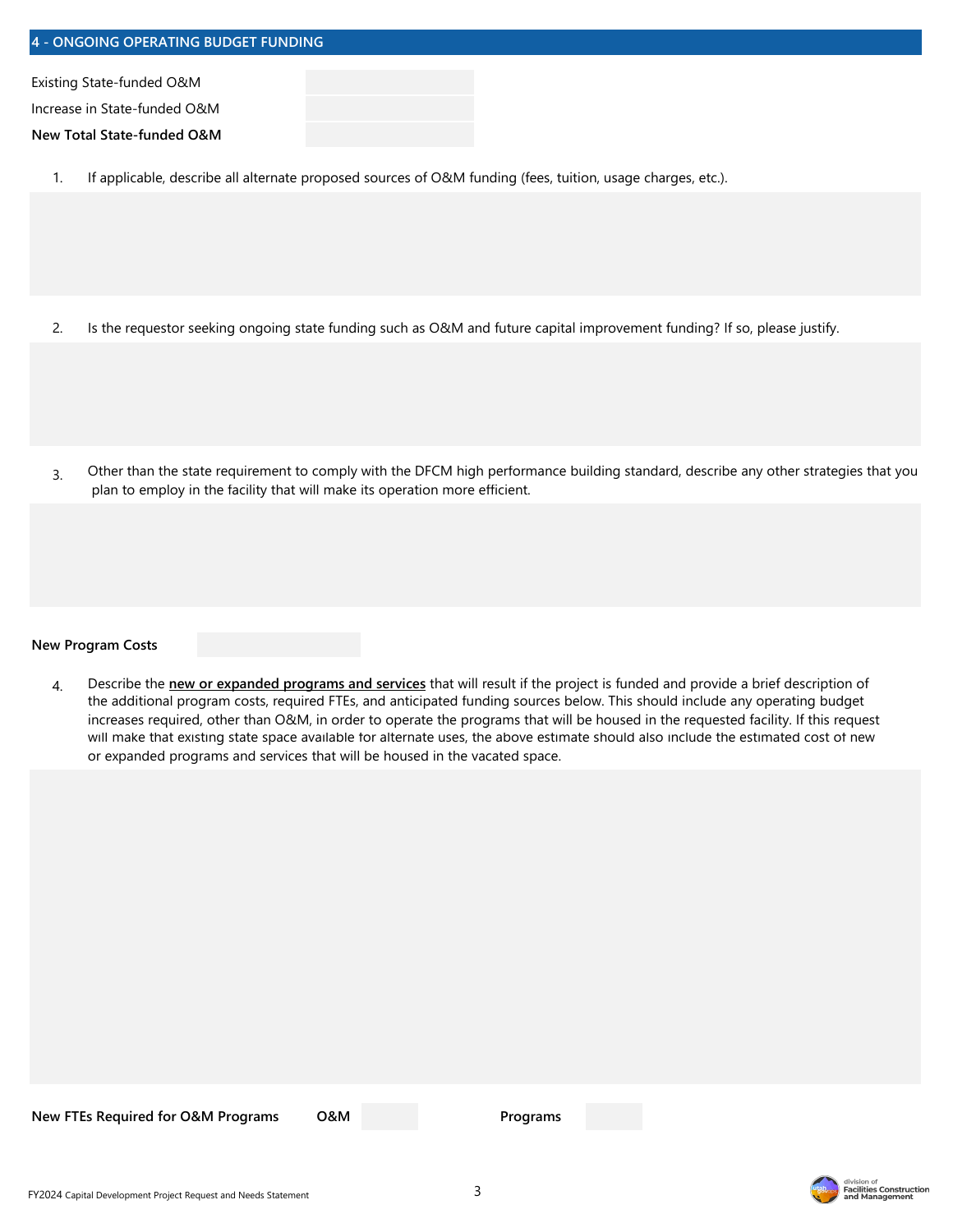# Delete this page and insert the completed O&M Calculation Matrix



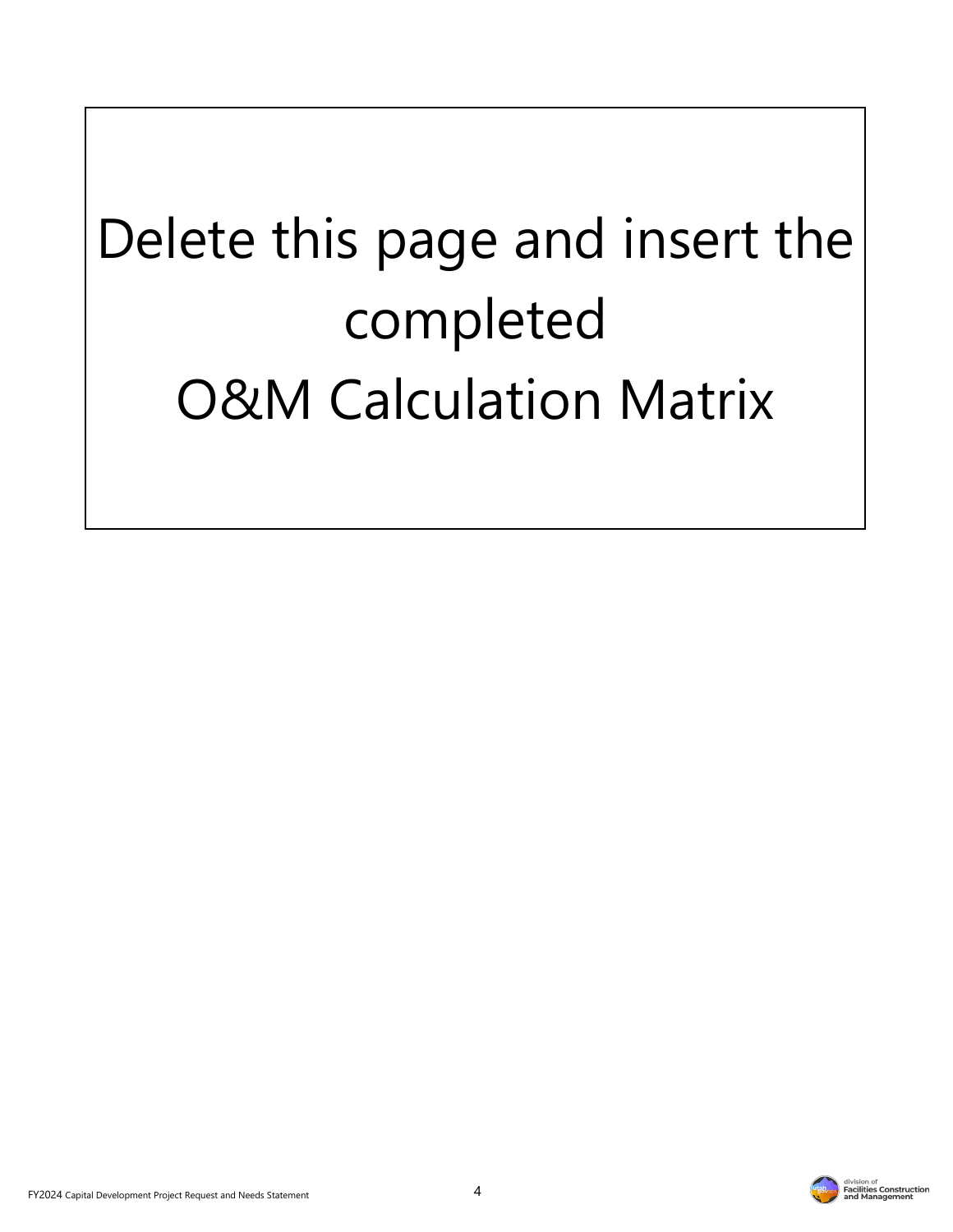#### **Existing Space (square feet) Currently Occupied**

1. Is the existing facility owned or leased and why is it not able to meet your needs?

2. Describe the future use of the existing facility. Include functions to be served, costs of remodeling or expansions as well as the amount of deferred maintenance and code compliance that will need to take place in the existing facility to enable it for continued use. Additionally, describe how you intend to fund it.

### **6 - PROJECT EXECUTIVE SUMMARY**

Use this section to provide a detailed justification of why the project is needed. Please address the following questions:

1. Describe the purpose for and scope of the project in detail, including all programs and services to be offered in the proposed facility.

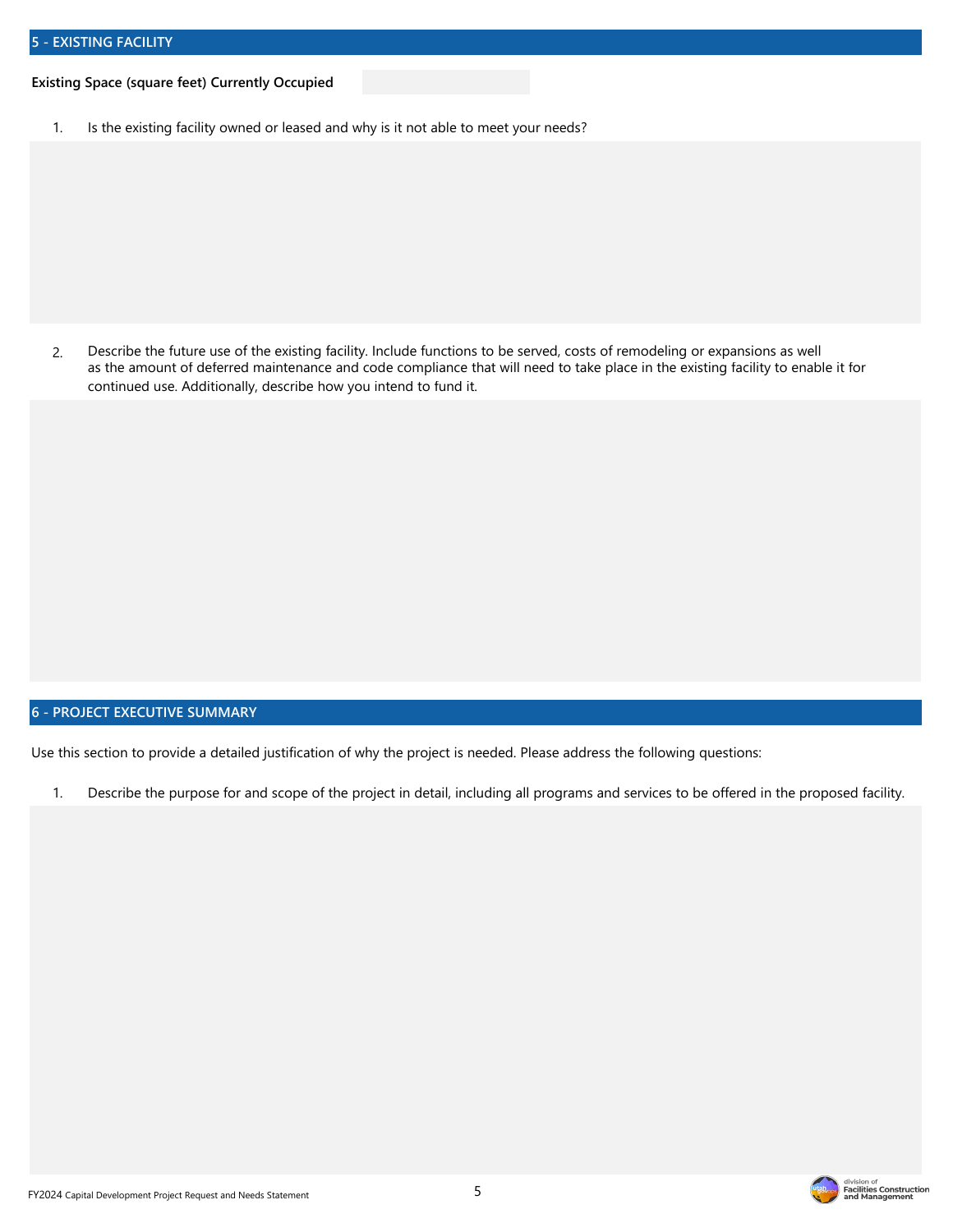2. Summarize specific numbers regarding the anticipated users of the building and square footage. How many years after the competion of the building would the building be at max space utilization capacity? The space utilization plan should account for 10 years of growth within the facility (not the campus as a whole). Once constructed, how many years until it reaches full utilization?

3. Has this request been submitted in previous years? If so, describe any and all changes that have been made to this request since previously being submitted.

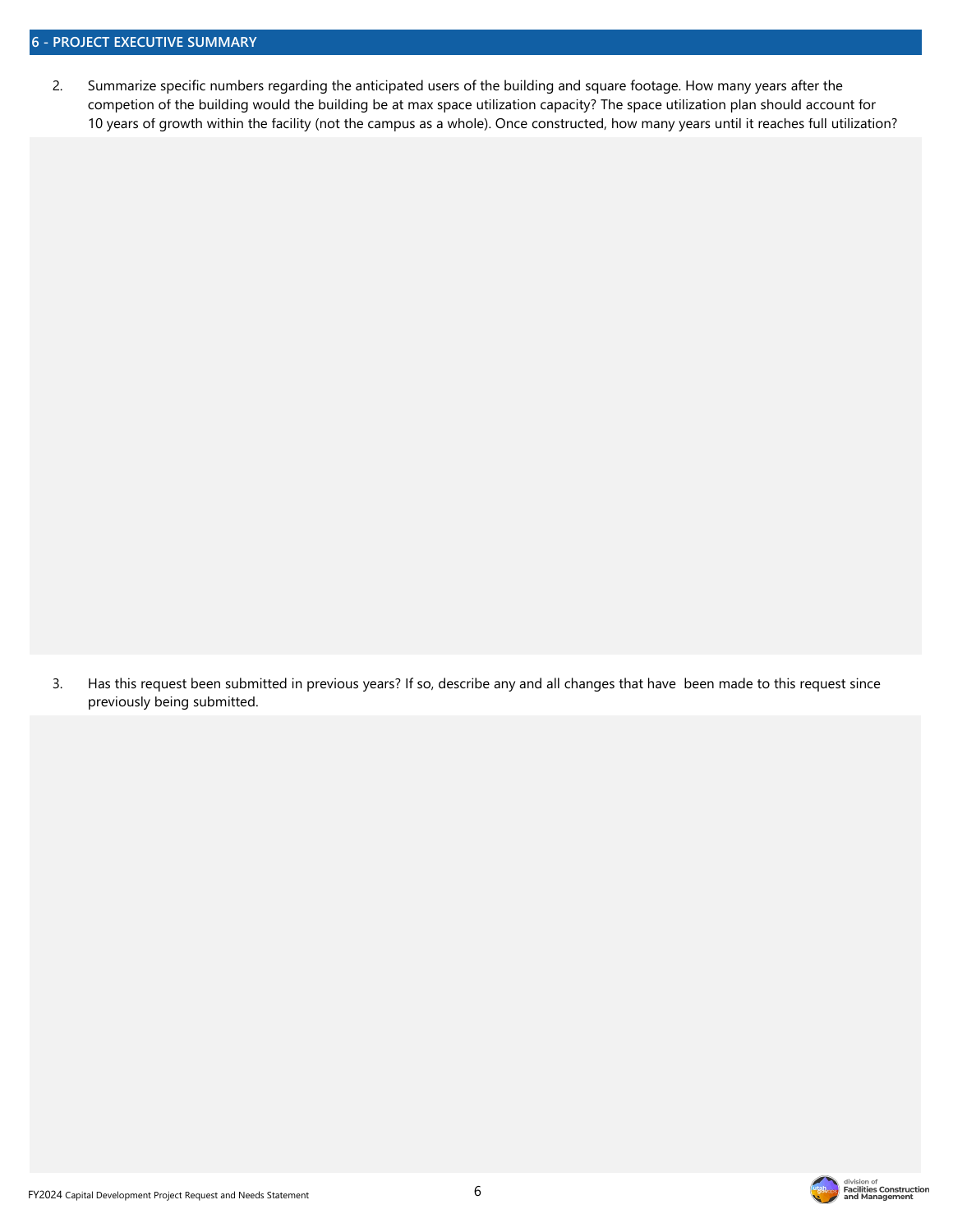4. Describe the various populations or constituencies served and how they will benefit. Estimate any increases in program capacity that will result if this request is funded (e.g. number of FTE students taught, prisoners housed, court cases handled, etc.).

5. Summarize your decision-making process that has led to this project request (e.g., construction of a new facility versus remodeling an existing building or a combination of build new and remodel existing). Discuss economic, functional, and programmatic considerations involved in your proposal.

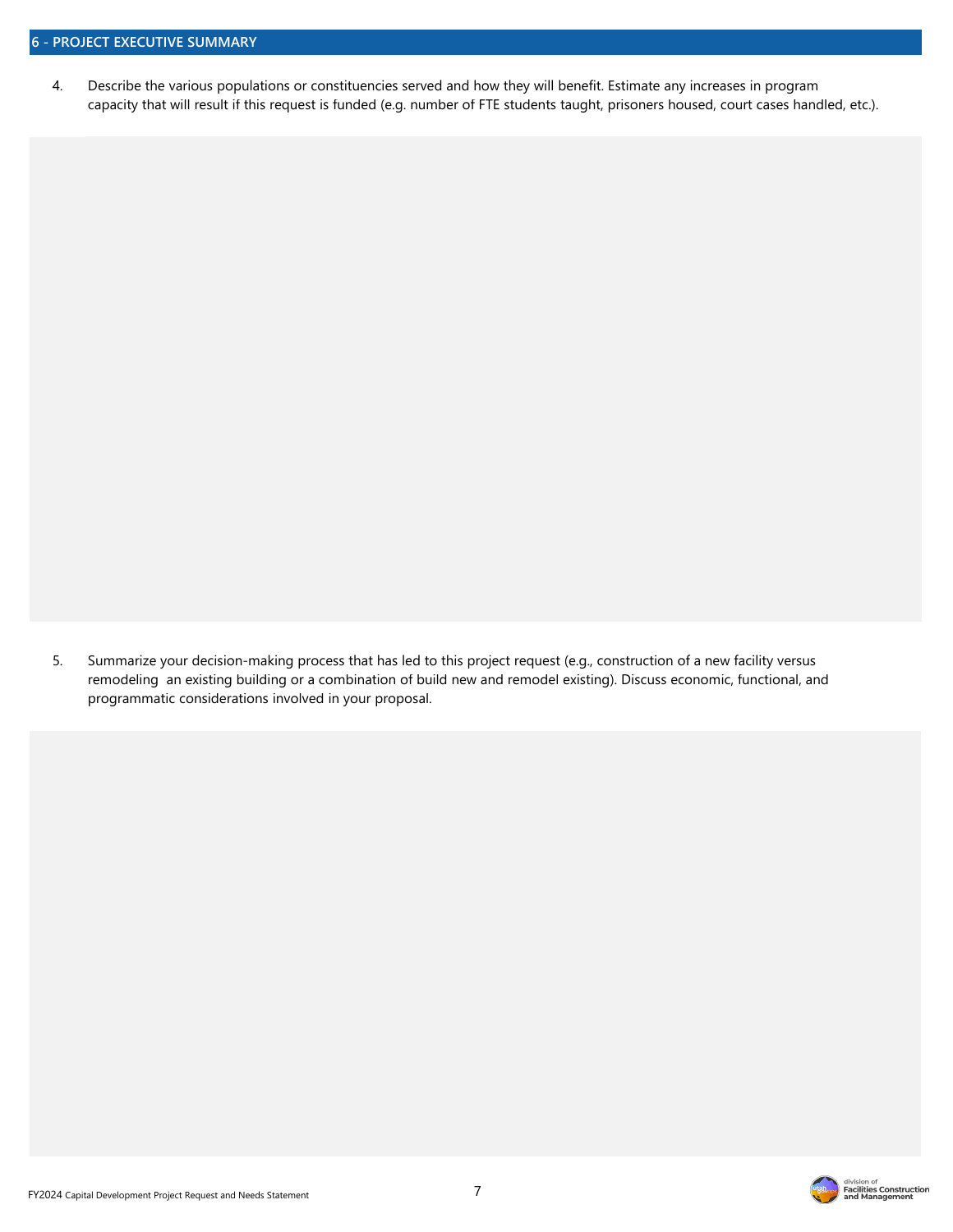6. Explain the degree of urgency for the project and your options and strategies should this facility not be funded, both in the interim and in the long term.

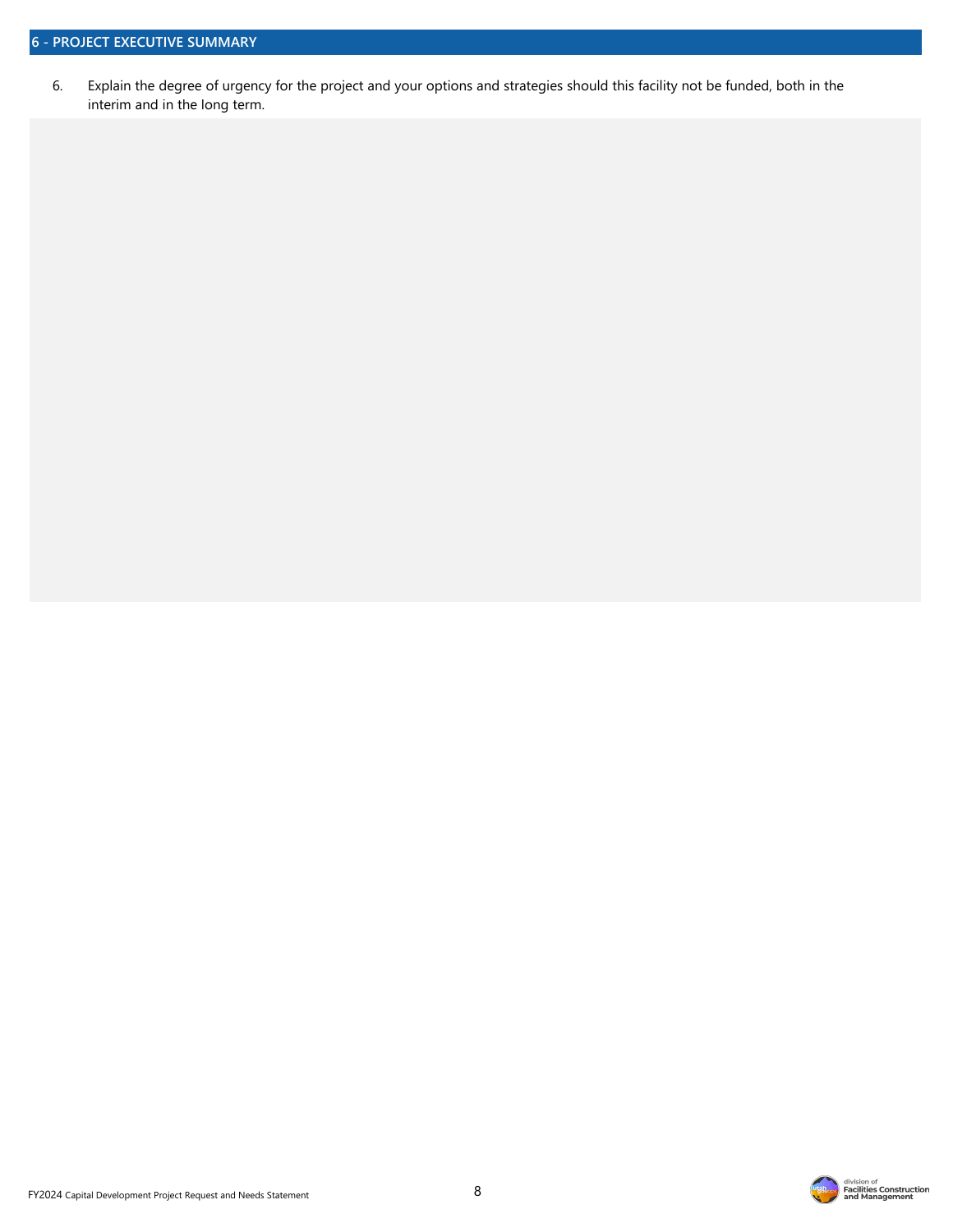#### **7 - FEASIBIILTY / PLANNING**

Submit feasibility study (as outlined below) as an attachment to this document. The feasibility study **MUST** be prepared by a third party. Below, please include page numbers where corresponding information can be found within the feasibility study.

#### **Feasibility Study Requirements: Page Number**

- 1. Include a table of contents within the feasibility study that includes the below sections and their associated page numbers.
- 2. Describe the need for the proposed building and the appropriateness of its proposed scope and size.
- 3. Detailed scope of the project to included:
	- a. Space list outlining in detail the proposed square footage by space type such as office, classroom, conference rooms, auditorium / large meeting rooms, kitchen, laboratory (research or teaching), circulation, warehouse, shop lab, or other
	- b. Adjacency diagrams
	- c. Proposed floor plans
	- d. Proposed building elevations
	- e. Site plan options
- 4. Provide the ratio of assignable and net square feet to gross square feet.
- 5. Provide a detailed list including the justification for any unique elements or features considered to be out of the ordinary.
- 6. Provide an assessment of the potential to re-use existing or expand existing facilities to meet this need.
- 7. Provide justification for replacement of the existing facilities (if applicable) including what will be done with the existing facility such as sale, repurpose for another need, or demolition.
- 8. Provide justification for a new facility (if applicable).
- 9. Provide a space utilization study of existing and proposed space. Include the efficiency of the new space as compared to the existing space (include 5 - 10 year growth projections).
- 10. Identify expected building capacity percentage for the following intervals along with corresponding projected FTEs and student attendance (online students and faculty are not included):
	- a. Time of completion
	- b. Three years after completion
	- c. Five years after completion
	- d. Ten years after completion
- 11. Explain how this facility and its functions correspond with your agency or institution's Strategic Plan and campus Master Plan. Indicate when your Strategic Plan and Master Plan were last updated.
- 12. Summarize the primary priorities or growth at your agency or institution and describe how the proposed facility will serve those needs.
- 13. Where applicable, describe the potential positive and/or adverse economic and community impacts of the project
- 14. Describe any special transportation considerations for this facility including parking, transit, and pedestrian requirements
- 15. Describe your efforts to work with the surrounding communities should this facility be approved; including impacts to traffic, pedestrian safety, security, noise, excessive night time lighting, etc.
- 16. Describe the extent that you have evaluated facility siting, including alternative sites where applicable, to include:
	- a. Identification of location, size, and characteristics of the site, and estimated costs of any required environmental remediation
	- b. If the site is not owned by the State, address the availability and cost of purchasing the site and the results of any appraisals that have been performed. Agencies should work with DFCM's real estate staff in addressing potential purchases.
	- c. Provide a geotechnical report with a minimum of three borings in the proposed building site location that identify the soil classification for the building type unless waived by the DFCM director.
	- d. Explain any special soils preparation requirements or seismic conditions that could increase site and structural costs beyond those considered standard for your area.

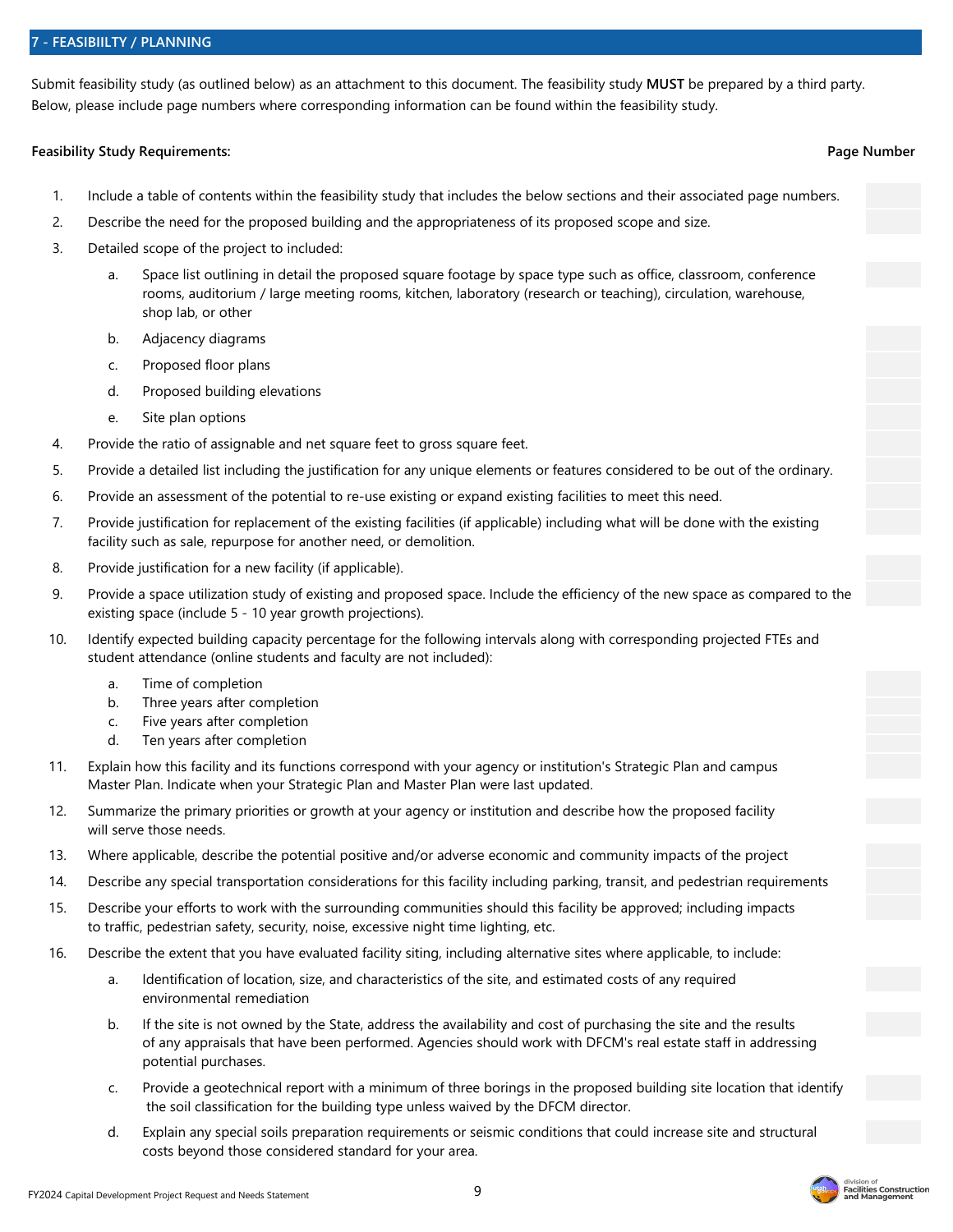- 17. Describe the availability and capacity of utility services including IT for the proposed facility. Specify whether the utility services will be provided by municipal, private, or local campus centralized services.
- 18. Show how the FF&E budget was arrived at. Provide the logic behind it. If applicable, identify any furnishings or equipment that will be re-used and moved from the current facility to the new location.

#### **8 - FIVE-YEAR PLAN**

Please list below the anticipated State-funded Capital Development projects planned for your agency/institution over the next five years. Include a short description/justification of each project and the approximate cost of the project.

| Project #1 Name       | Approx. Cost |
|-----------------------|--------------|
| <b>Funding Source</b> |              |
| Description           |              |
| Project #2 Name       | Approx. Cost |
| <b>Funding Source</b> |              |
| Description           |              |
| Project #3 Name       | Approx. Cost |
| <b>Funding Source</b> |              |
| Description           |              |
| Project #4 Name       | Approx. Cost |
| <b>Funding Source</b> |              |
| Description           |              |
| Project #5 Name       | Approx. Cost |
| <b>Funding Source</b> |              |
| Description           |              |

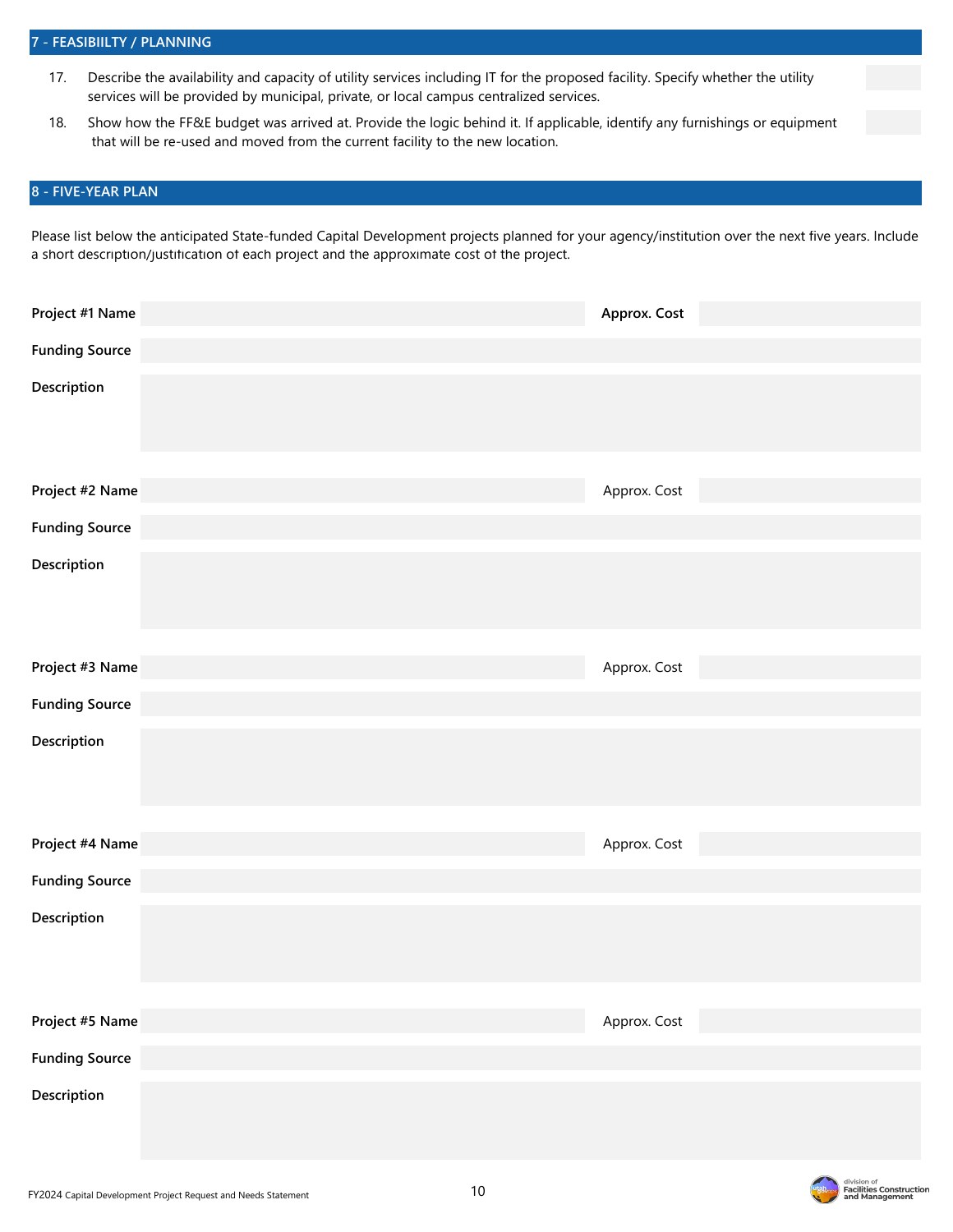#### **9 - STATE SYSTEM OF HIGHER EDUCATION ADDITIONAL STATUTORY REQUIRED INFORMATION**

As required by Title 63A-5-104 (2) (d) that an institution described in section 53B-1-102 that submits a request for a capital development project address whether and how, as a result of the project, the institution will:

1. Offer courses or other resources that will help meet the demand for jobs, training, and employment in the current market and the projected market for the next three, five, and ten years;

2. Help meet commitments made by the Governor's Office of Planning and Budget, including relating to training and incentives;

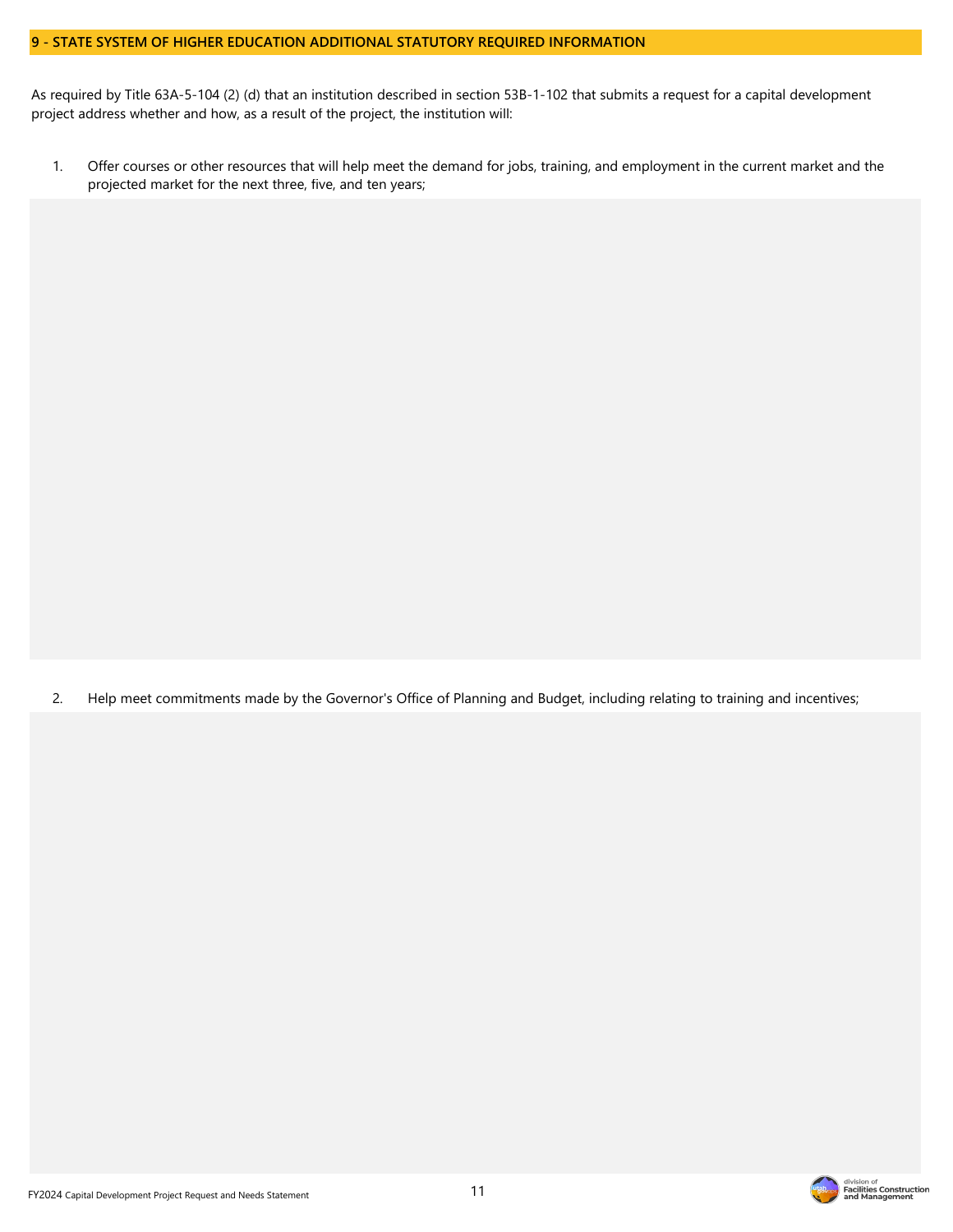#### **10 - SPACE UTILIZATION EFFORTS**

**The programming document shall include all of the minimum requirements of the Feasibility Study.**

This section demonstrates compliance with the Board of Higher Education approved space utilization standards (Include the classroom and laboratory for now and then any future requirements for office and common area spaces).

1. Provide projected enrollment and/or employee growth specific to the requested building as well as for the institution as a whole (i.e. if the request is for a science building, provide enrollment growth for students in the science fields using the building as well as FTE growth in general for the institution). What is the estimated time frame for the building to reach full utilization?

#### **11 - LAND BANK ACQUISITION REQUESTS**

Requests for purchase of land from funds to be appropriated by the State Legislature for future use by an agency or institution will be evaluated based upon approved programmatic planning and facilities master plan requirements of the institutions.

#### **General Considerations**

Provide detail for the following considerations that will be taken into account in evaluation of these requests:

1. Provide the location and description of the property including any existing permanent structures.

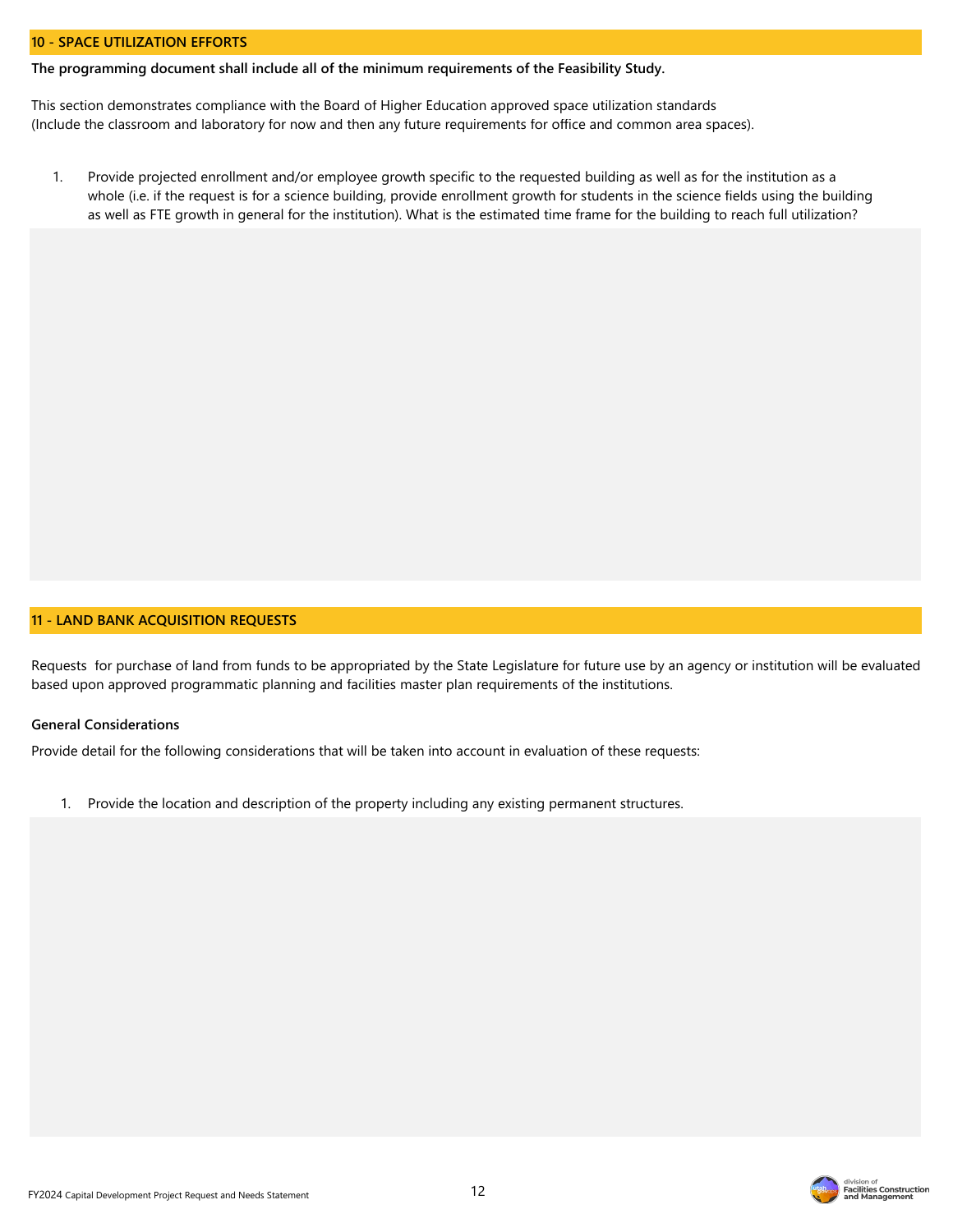2. Provide current availability of the land and "time sensitivity" of the window of opportunity for its purchase.

3. Provide the intended use of the land and its relative importance in the context of the agency or institution's role and mission assignment and strategic plan for the future.

4. Where applicable, provide the suitability of the property for the intended use (ingress/egress, proximity of utilities, percentage of buildable area, geo-technical, etc.)

5. Provide reasonableness of the cost as determined by an appraisal or other reasonable estimate of the value of the land.

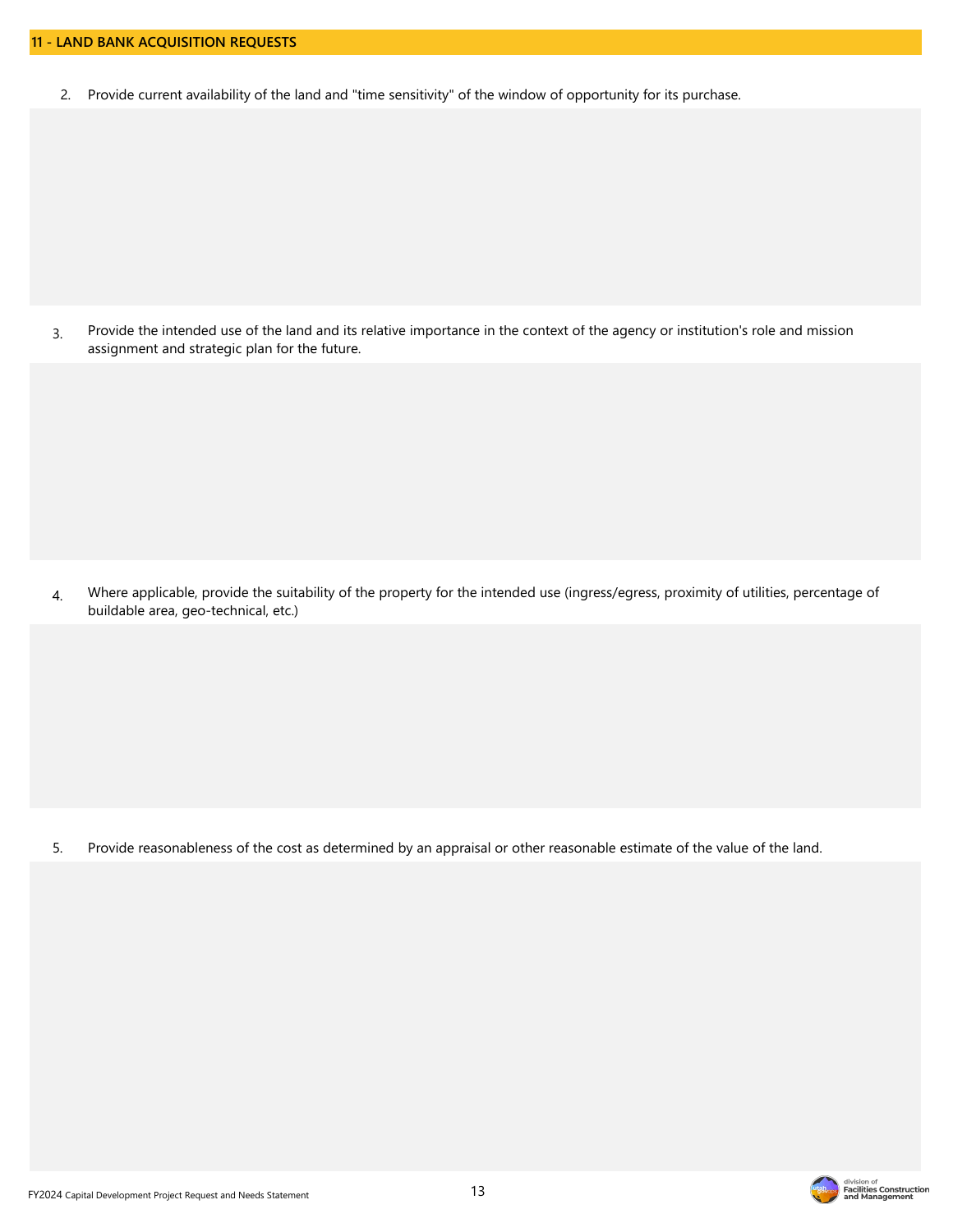6. Provide the condition of the land, including the potential liability of the institution pertaining to clearing the property, potential existence of hazardous waste, greenhouse gas emissions, etc.

7. If applicable, provide the condition and potential use of existing structures and describe what actions and incurred costs would be necessary to utilize existing structures.

#### **12 - TECHNICAL COLLEGE STATUTORY REQUIREMENTS**

State statute specifies that the State Building Board must determine that the requirements of UCA 53B-2a-112 have been met before it may consider a funding request from the Board of Higher Education pertaining to new capital facilities and land purchases. Please describe how this project has met the requirements outlined in UCA 53B-2a-112.



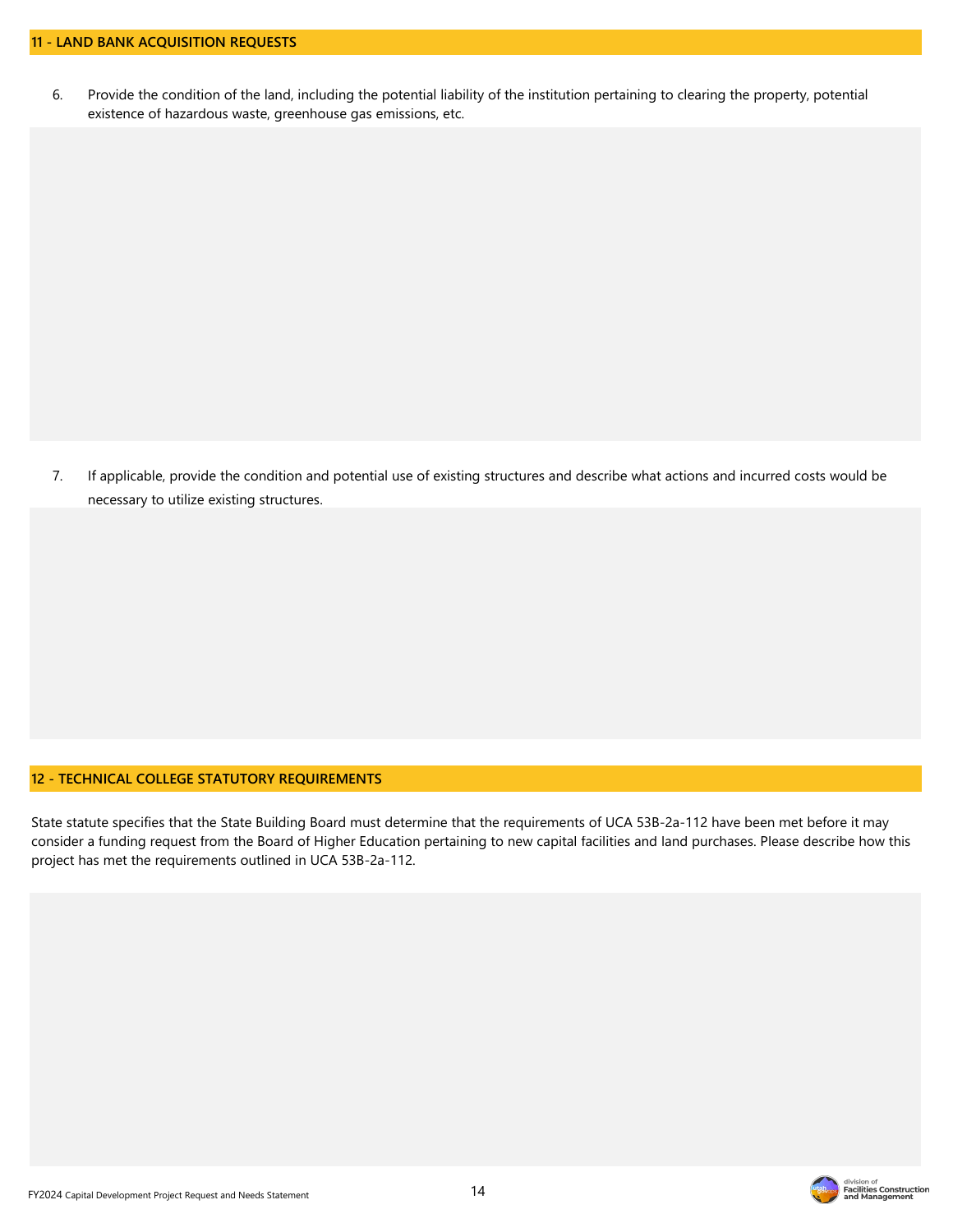#### **13 - PHOTOGRAPHS AND MAPS**

Any photographs, other graphics justifying the project, and/or maps showing where the facility will be located should be attached to the end of this document and submitted electronically. These should help explain the project and justify why it should be funded.

#### **14 - SCORING ANALYSIS FOR BOARD OF HIGHER EDUCATION CRITERIA**

Please provide justification to aid the Board of Higher Education in applying Capital Development Priority Guidelines. See USHE policy R743 4.4 step 4 for detail requirements. This section only applies to state-funded project requests (dedicated or non-dedicated).

1. Cost-effectiveness and efficient use of resources

2. Consistent with institutional role, mission, and master plan